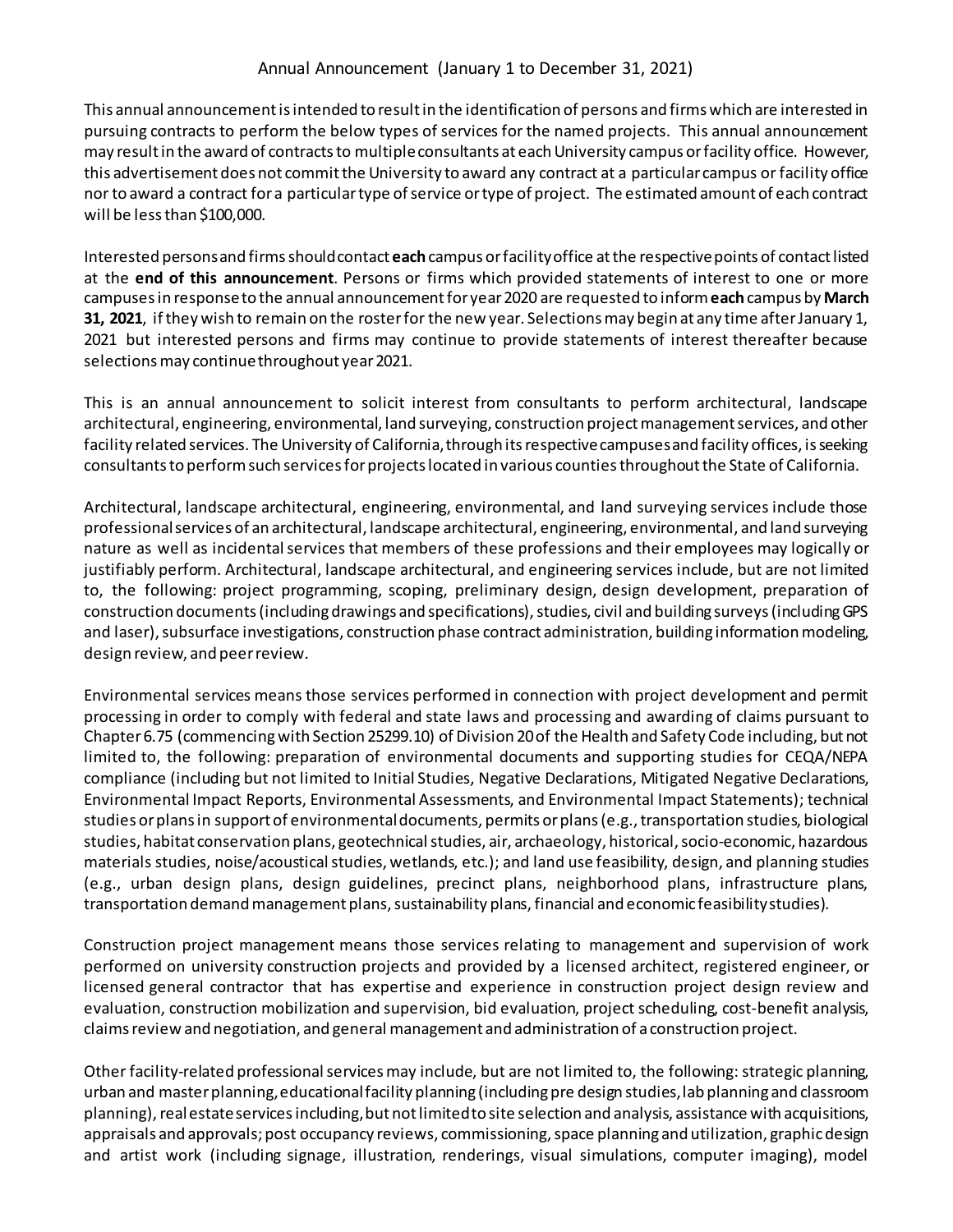construction, photography/videography, CAD services, interior design, cost estimation and projection, fiscal and economic impact analysis, soils testing, material testing and inspection, hazardous materials services (including planning, monitoring, testing and inspections), noise testing and monitoring, radiation and shield testing and inspections, medical gases surveys and studies (including O2), wireless systems surveys (including RFID), roofing and waterproofing consulting, coatings consulting, curtain wall consulting, building systems consulting (including cladding systems, building enclosure systems, structural systems), lighting consulting, acoustical consulting, signage and art consulting, laboratory planning services, building maintenance system consulting, green and sustainable building consulting, LEED® consulting, alternative and clean energy consulting, energy efficiency and sustainability marketing and outreach services, food services consulting, traffic and transportation studies and analysis, energy studies and analysis, utility procurement and rate analysis consulting (including electricity, gas and water), roof inspection, independent review (including constructability review and cost review), schedule and claims analysis, source selection and product specification (including furniture and equipment), value engineering, life cycle studies, sustainability studies, funding strategy consulting, existing condition verification, as-built studies, code compliance, accessibility compliance, specialty design consulting (including food service, laboratory, classroom, child care, parking), safety consulting, security consulting, traffic and transportation studies, heating ventilation and air conditioning (HVAC) consulting, energy management and control systems (EMCS) consulting, cogeneration consulting, electrical and power systems consulting, elevator consulting, casework and cabinetry design, lighting design, renewable energy consulting, solar energy consulting, wind surveys, studies, and analysis, water intrusion and mold investigations, industrial hygiene consulting, audio/video/data consulting services, color consulting, permit expediting, historic resource evaluation, master equipment and material procurement, materials management, contract administration, archiving and document management, relocation/transition logistics, window washing system consulting, laboratory consulting, athletic facility consulting, project information consulting (including publicity and photography), reprographic services, scientific consulting (including arborist, biologist, paleontologist, archeologist, veterinary, hydrology, forestry and radiation physicists), and grant compliance analysts.

The types of projects that may require services include new construction, alteration, repair, demolition, addition, modification, renovation, remodeling, retrofit, upgrade, enhancement, remediation, deferred maintenance, renewal, or improvement of the following facilities, systems, equipment and related infrastructure: classrooms and lecture halls; laboratories and research facilities, observatories,field research stations, and extension centers; marine biology and aquatic research facilities, libraries and archives, athletic and recreational facilities (including courts, fields, gymnasiums, stadiums, and swimming pools), faculty and administrative offices, conference and meeting facilities (including faculty clubs), residential halls and housing (including common areas and individual residences), dining and food services (including cafeterias, kitchens, restaurants and cafes), restrooms and showers, computer rooms, health facilities (including clinics and medical centers), student centers and student services facilities, museums and galleries, performing arts facilities (including stages and theatres), child care, community centers, historic buildings, grounds (including trees, landscape, irrigation, hardscape and sidewalks), botanical gardens, facilities supporting police, fire, mail, communications, and campus operations, physical plant, shops, building services, and maintenance facilities, parking facilities (including garages and lots), telecommunications and data infrastructure (including antenna), multimedia facilities (including video conferencing), central utility plant and cogeneration systems and facilities, steam/chilled water systems, energy generation or conservation systems, utilities, piping, duct banks and conduits, sanitary and sewer systems, domestic water systems, irrigation water systems, wells, electrical distribution systems, laboratory exhaust systems, lighting and power systems, fire and security systems (including monitoring and alarms), access control systems, HVAC systems, EMCS systems, storage rooms, mechanical rooms, roads, paths (including bike and pedestrian paths), public spaces, bridges, culverts, flatwork, earthwork, drainage, and erosion control, foundations, retaining walls, paving, fencing, partitions, walls, doors, windows, fenestrations, awnings and shutters, elevators and lifts, smoke control systems, signage and traffic control devices, building management systems, underground storage tanks, hazardous materials, environmental mitigation and remediation, habitat conservation, wetlands, weather protection systems, cathodic protection systems, solar energy systems, tenant improvements and fit-outs, warehouses, animal research and housing facilities, agricultural facilities and ancillary buildings, storage sheds, wells, greenhouses/glasshouses, lathhouses, screenhouses, barns, stalls, corrals, insectory, cold storage facilities, pesticide/evaporative bed facilities, temporary and surge facilities (including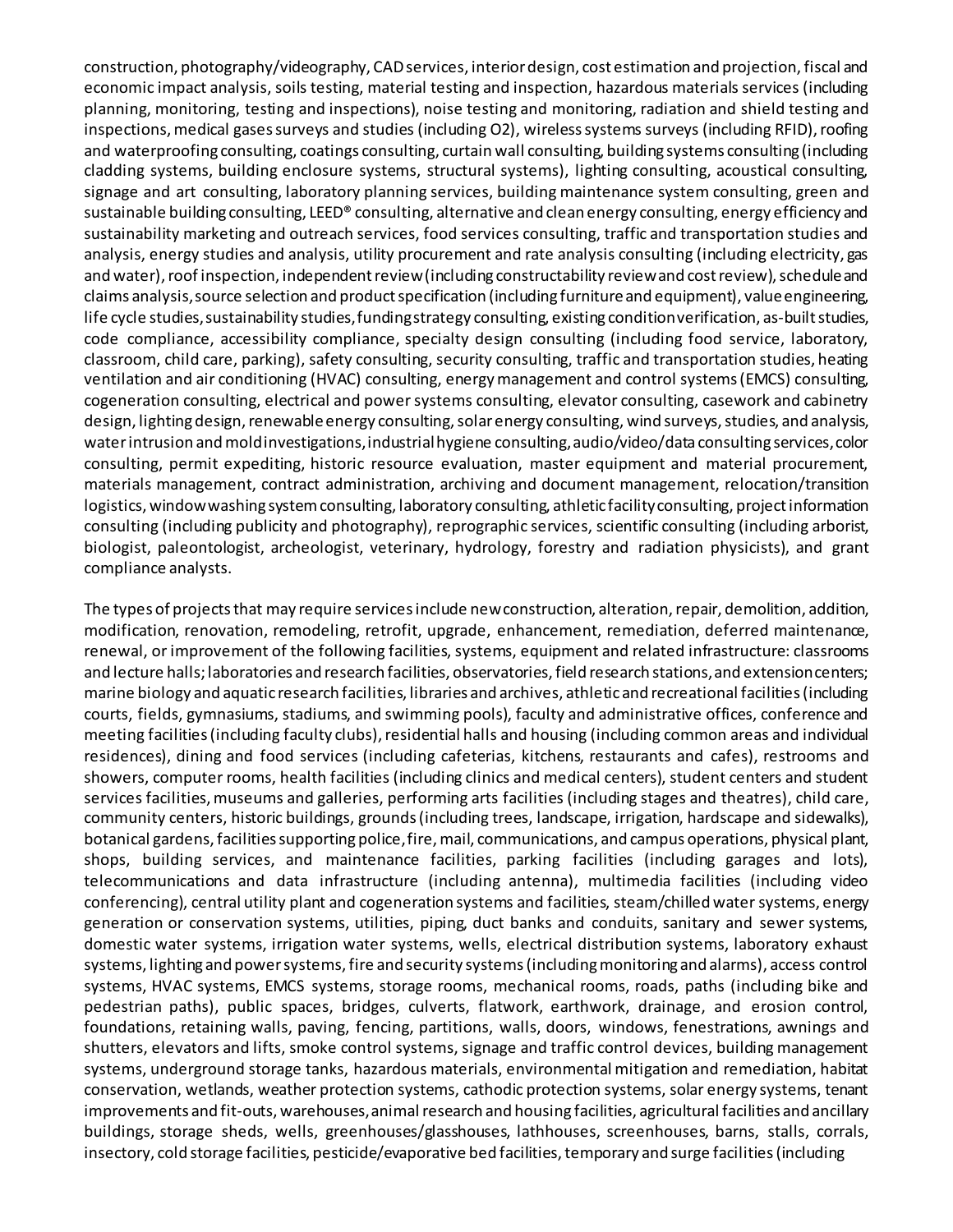mobile modular units).

Every effort will be made to ensure that all persons have equal access to contracts and other business opportunities with the University within the limits imposed by law or University policy. Each consultant may be required to show evidence of its equal employment opportunity policy.

### **UC Berkeley:**

Attn: Contract Administration Capital Strategies 1936 University Avenue, Suite 222 Berkeley, CA 94704-7027 Email: [contractadmin-cp@berkeley.edu](mailto:contractadmin-cp@berkeley.edu) <https://capitalstrategies.berkeley.edu/contractors-consultants>

### **UC Davis**:

Design and Construction Management 255 Cousteau Place Davis, CA 95618-5412 E-Mail: [dcmcontracts@ucdavis.edu](mailto:dcmcontracts@ucdavis.edu) <https://dcm.ucdavis.edu/sites/g/files/dgvnsk1011/files/inline-files/Consultant%20Form%204-15-19.pdf>

### **UC Davis Health:**

Attn: Facilities Design and Construction – Contracts Group 4800 2nd Avenue, Suite 3010 Sacramento, CA 95817 Tel: (916) 734-7024 E-Mail: [hs-contracts@ucdavis.edu](mailto:hs-contracts@ucdavis.edu) <https://health.ucdavis.edu/facilities/design%20professionals/annualannouncement.html>

## **UC Irvine**:

David Donovan, Interim Contracts Manager Design & Construction Services 101 Academy, Suite 200 Irvine, 92697-2450 Tel: (949) 824-9586 Fax: (949) 824-8096 E-Mail[: ddonovan@uci.edu](mailto:ddonovan@uci.edu) <http://www.designandconstruction.uci.edu/bid-board/index.php>

## **UC Irvine Medical Center**:

Kim Kerwin, Project Governance Manager Planning Administration 101 The City Drive South, Building 27 Orange, CA 92868 Tel:(714) 456-5735 Fax:(714) 456-8749 E-Mail: [khau@hs.uci.edu](mailto:khau@hs.uci.edu) <http://www.ucirvinehealth.org/planning-administration>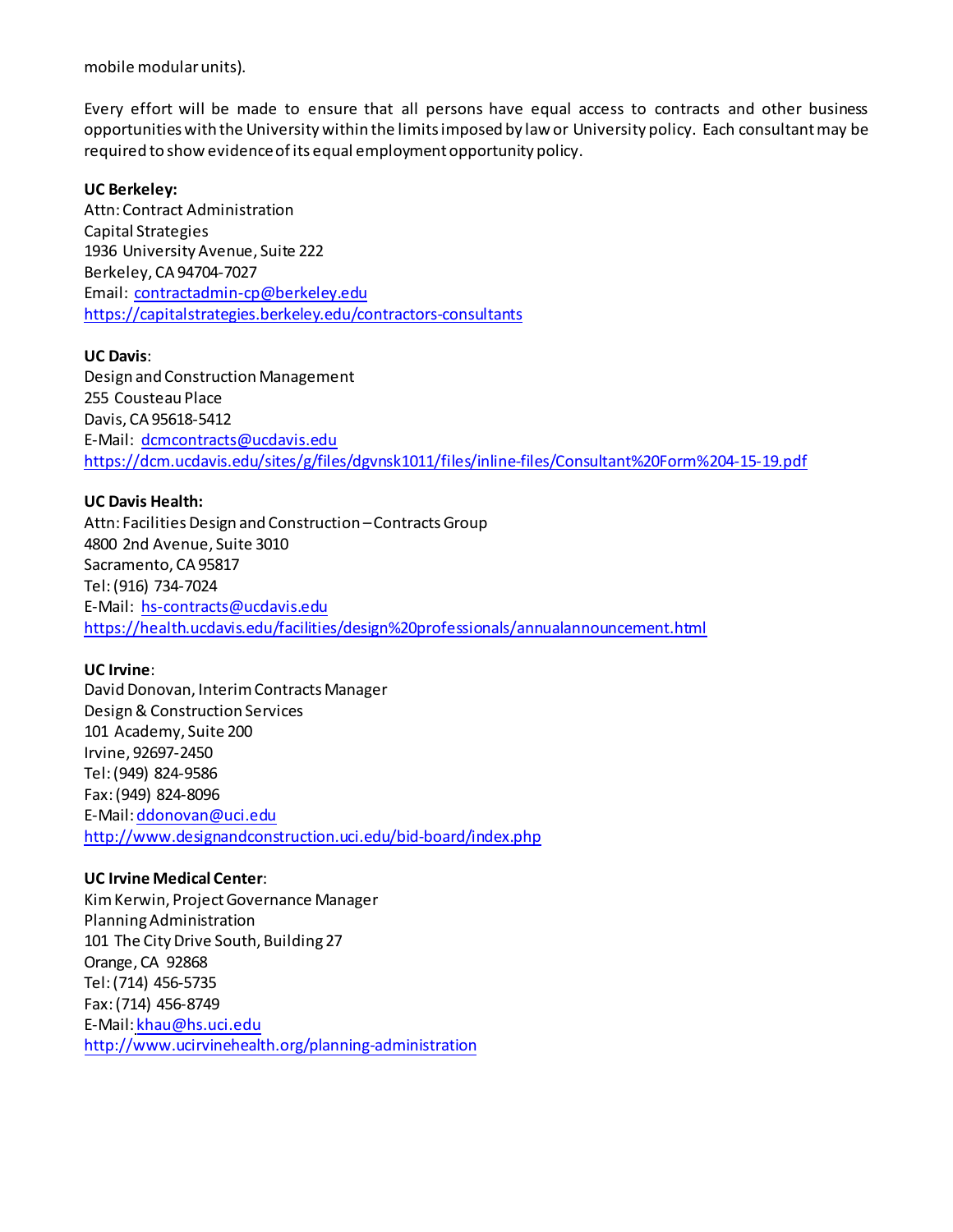**UC Los Angeles**: Office of Design & Construction 1060 Veteran Avenue Los Angeles, CA 90095-1365 Tel: (310) 206-3128 E-Mail: [SubmittalAdministration@capne t.ucla.edu](mailto:SubmittalAdministration@capnet.ucla.edu) <http://www.capitalprograms.ucla.edu/Contracts/Overview>

## **UC Merced**:

Yasmeen Laura Jewel, Construction Contracts Manager 5200 N. Lake Rd. Merced, Ca. 95343 Tel: (209) 228-4477 E-Mail[: yjewel@ucmerced.edu](mailto:yjewel@ucmerced.edu) <https://dc.ucmerced.edu/bidprocess>

## **UC Riverside:**

Nelly Zaki, Document Control Specialist UCR Planning, Design & Construction 1223 University Ave, Suite 240 Riverside, CA 92507 Tel: (951) 827-1396 Fax: (951) 827-3890 E-Mail[: nelly.zaki@ucr.edu](mailto:nelly.zaki@ucr.edu) <https://pdc.ucr.edu/business-opportunities/annual-announcement>

## **UC San Diego:**

Attn: Design & Development Services and Capital Program Management Contracts Department 10280 North Torrey Pines Road, Suite 465 La Jolla, CA 92037-0916 E-mail[: cpmoutreach@ucsd.edu](mailto:cpmoutreach@ucsd.edu) [http://plandesignbuild.ucsd.edu](http://plandesignbuild.ucsd.edu/)

## **UC San Francisco**:

Attn: Construction Contracts Supply Chain Management 654 Minnesota Street, 2nd Floor San Francisco, CA 94107-3027 E-mail[: FSCAnnualAnnouncement@ucsf.edu](mailto:FSCAnnualAnnouncement@ucsf.edu) <https://supplychain.ucsf.edu/annual-announcement>

# **UC San Francisco Medical Center:**

Elizabeth Hsu, Contracts Manager Office of Design & Construction 3333 California Street, Suite 115 San Francisco, CA 94118 E-mail[: Elizabeth.Hsu@uscf.edu](mailto:Elizabeth.Hsu@uscf.edu) <http://dc.ucsfmedicalcenter.org/annual.html>